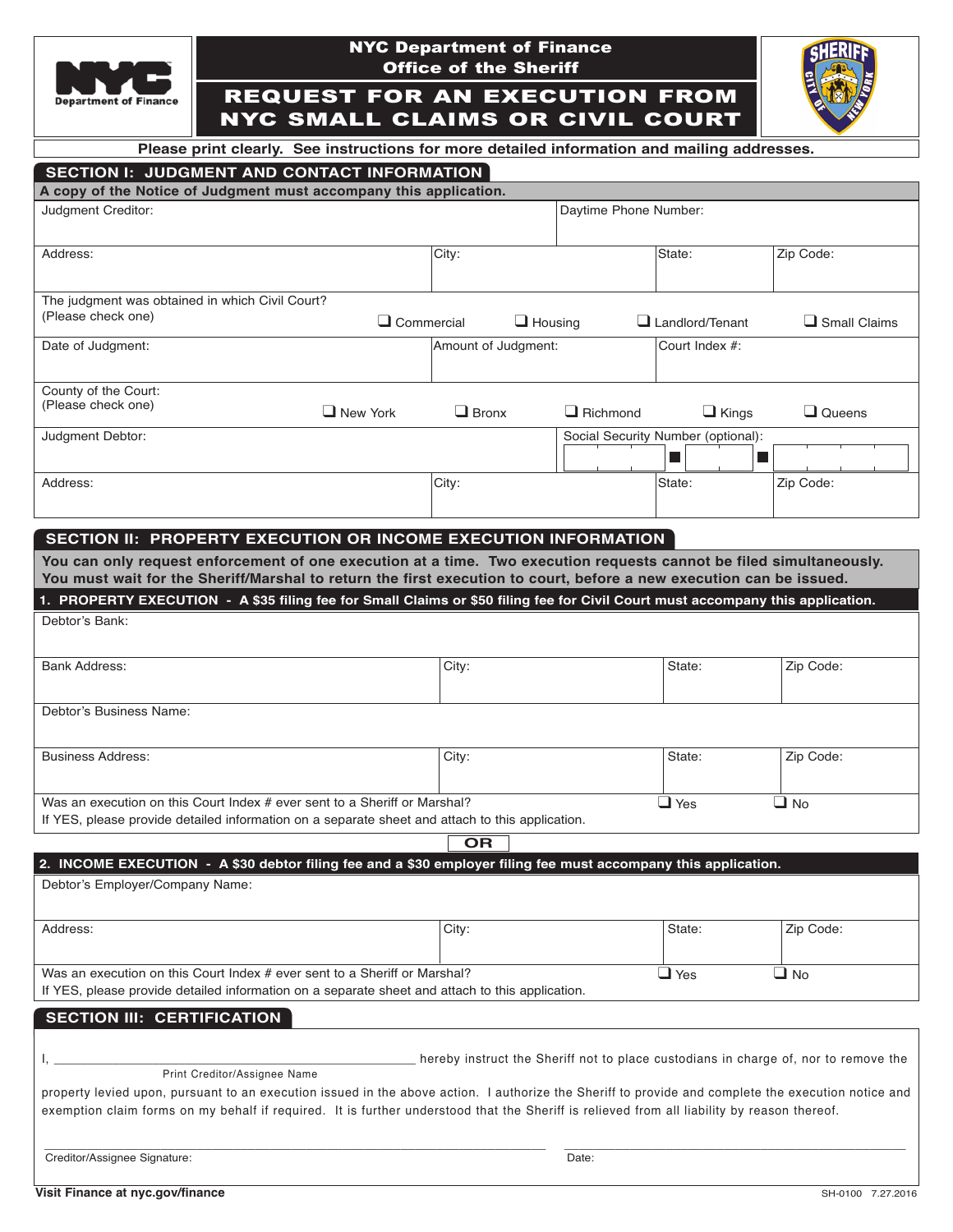# **inSTRucTiOnS FOR cOMPLeTing A RequeST FOR An execuTiOn FROM nYc SMALL cLAiMS OR ciViL cOuRT**

## **Who Should use This Application?**

Use this application to direct the New York City Sheriff to obtain an execution on your behalf from either the New York City Small Claims or Civil Court. *If you are an attorney, do not use this application.*

## **criteria:**

The Sheriff can only serve an Income Execution to obtain money owed against a debtor:

- $\bullet$  who resides within the five boroughs, or
- if the debtor resides outside the State of New York, and the employer is located within the five boroughs.
- $\bullet$  However, the Sheriff cannot serve an employer located outside the five boroughs.

After you, the Judgment Creditor, have won a judgment against the Judgment Debtor, the Sheriff can help you collect the money owed to you. However, in order to do so, the Sheriff needs an execution from the court. You must provide all the information requested on this application so that the Sheriff can obtain an execution from the court. Any settlement of judgment must include payment in full of all poundage and fees due to the Sheriff.

# **SecTiOn i: JudgMenT And cOnTAcT inFORMATiOn**

List the Judgment Creditor's name, address, date of judgment, the county that the judgment was filed in, the court index number and other required information *exactly* as they appear on the Notice of Judgment. *A copy of the Notice of Judgment must accompany this application.*

## **SecTiOn ii: PROPeRTY execuTiOn OR incOMe execuTiOn inFORMATiOn And FeeS**

An applicant can only claim one execution at a time, either a Property Execution or an Income Execution. Two executions cannot be filed simultaneously.

### **Property and income execution Fees:**

- **1. Property execution:** Submit a **\$35** filing fee with your Property Execution application for Small Claims. Submit a **\$50** filing fee with your Property Execution application for Civil Court.
- **2. income execution:** There is a **\$30** debtor-filing fee and a **\$30** employer-filing fee. Submit a separate check for each filing fee with your Income Execution application made payable to the New York City Sheriff. If the employer is the City of New York, include an additional **\$2** check made payable to the *"City Comptroller"*. Include the debtor's Social Security Number.

**Make check payable to:** *The New York City Sheriff*, except as noted above.

## **MAiLing inSTRucTiOnS**

For Property Executions, submit this application to the New York City Department of Finance, Sheriff Division in the county **where the Judgment debtor has assets:**

|                                                                          | (718) 488-3545 |
|--------------------------------------------------------------------------|----------------|
|                                                                          | (718) 993-3880 |
| New York County  66 John Street, 13th Floor, New York, NY 10038          | (212) 487-9734 |
|                                                                          | (718) 707-2170 |
| Richmond County  350 St. Marks Place, 3rd Floor, Staten Island, NY 10305 | (718) 815-8407 |

# **income execution Location**

Office of the Sheriff 66 John Street, 13th Floor New York, NY 10038 (212) 487-8002